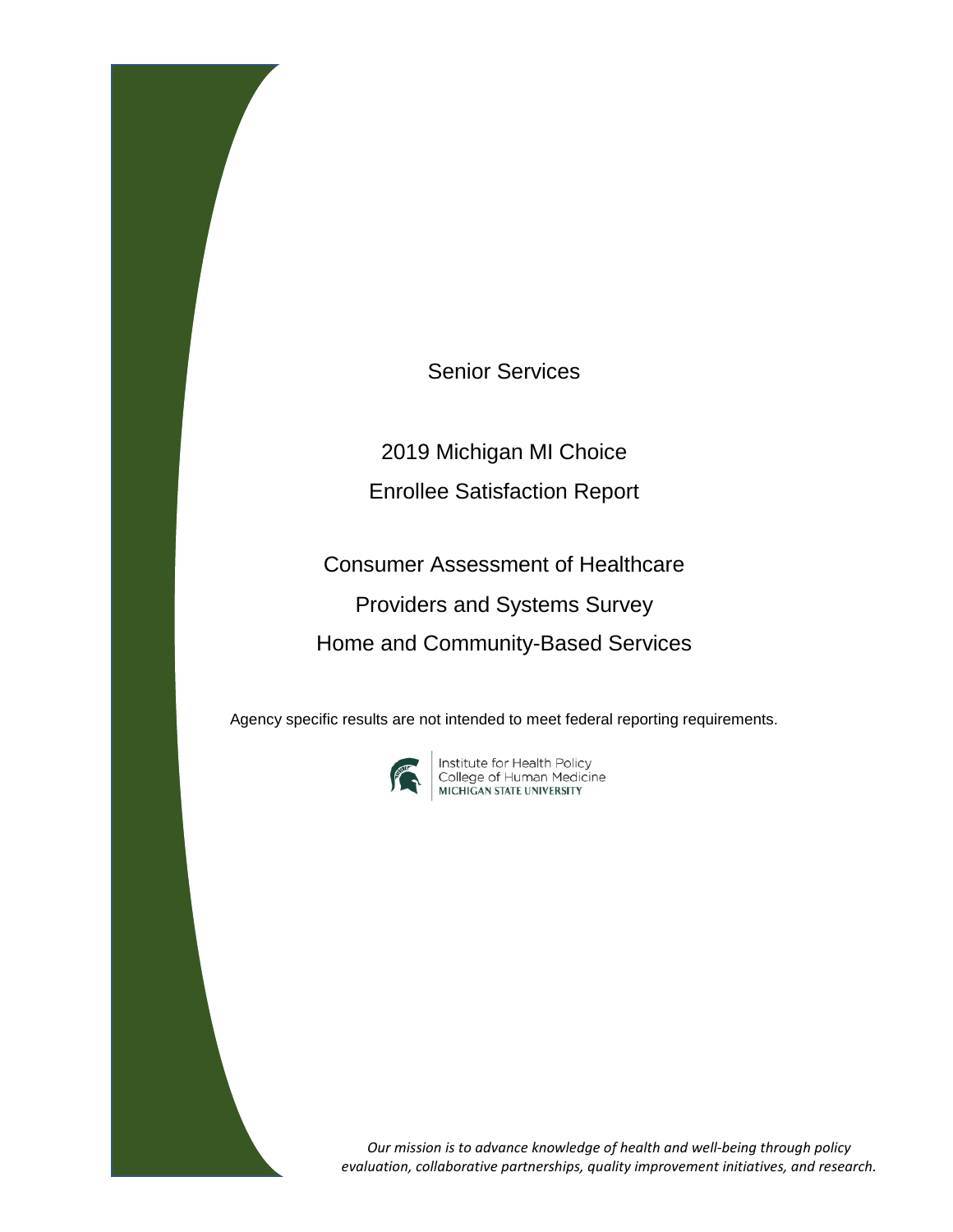

#### **Introduction**

The goal of the MI Choice Enrollee Satisfaction Survey is to provide performance feedback that is actionable and that will aid in improving patient-centered service delivery. The CAHPS Home and Community-Based Services Survey was selected because (1) it is the most widely used survey with benchmarking and standardized questions for assessing patient experiences in the United States, (2) the survey tool and technical guidance is publicly available from the Agency for Healthcare Research and Quality, (3) the survey has a strong track record of rigorous scientific development and testing to ensure reliability and validity, and (4) the survey is commonly used as the federal reporting standard to the Centers for Medicaid and Medicaid Services.

# Methodology

There were 8,729 enrollees who met the following criteria for the sampling frame: (1) enrolled in the MI Choice program for at least three months between February and April 2019; (2) had at least one claim during that time period; (3) 18 years of age or older; and (4) did not participate in the 2018 MI Choice Enrollee Satisfaction Survey. A random number methodology per agency was then applied resulting in 3,417 enrollees being including in the telephone sample frame. The sampling frame for Senior Services was 194 with 31 completed surveys.

Prior to the survey administration, a pre-notification letter was sent informing enrollees to anticipate a telephone call. Enrollees were assured that the survey was being sponsored by the State of Michigan and answers kept confidential by Michigan State University.

MI Choice enrollees completed the telephone survey from May to September 2019. The survey was considered viable for inclusion if the respondent answered three cognitive screening questions with valid responses: (1) Does someone come into your home to help you? (2) How do they help you? and (3) What do you call them?

Survey results were standardized to a 100-point scale with mean scores calculated in accordance with the Technical Assistance Guide for Analyzing Data from the CAHPS Home and Community-Based Services Survey. Less than five percent of the respondents opted to use the alternative responses where options are presented as "mostly yes" or "mostly no" instead of a more cognitively challenging Likert-type scale. The alternative responses were also converted to the standardized scale.

Statewide and agency specific calculations are provided within this report. Please note that agency results are informational only and not intended for federal reporting. Official reporting of CAHPS results requires 100 valid surveys per unit of analysis completed by an approved vender. Cells under five were either suppressed or excluded from presentation because of the instability of reporting small numbers.

# **Demographics**

When comparing Senior Services respondents to the overall demographics, Senior Services respondents were more likely to be younger, female, and black as well as indicate a higher overall health score (51.6% vs. 40.3%, 80.6% vs. 66.9%, 32.3% vs. 18.8%, and 55.9% vs. 47.9%; respectively) as shown in Table 1.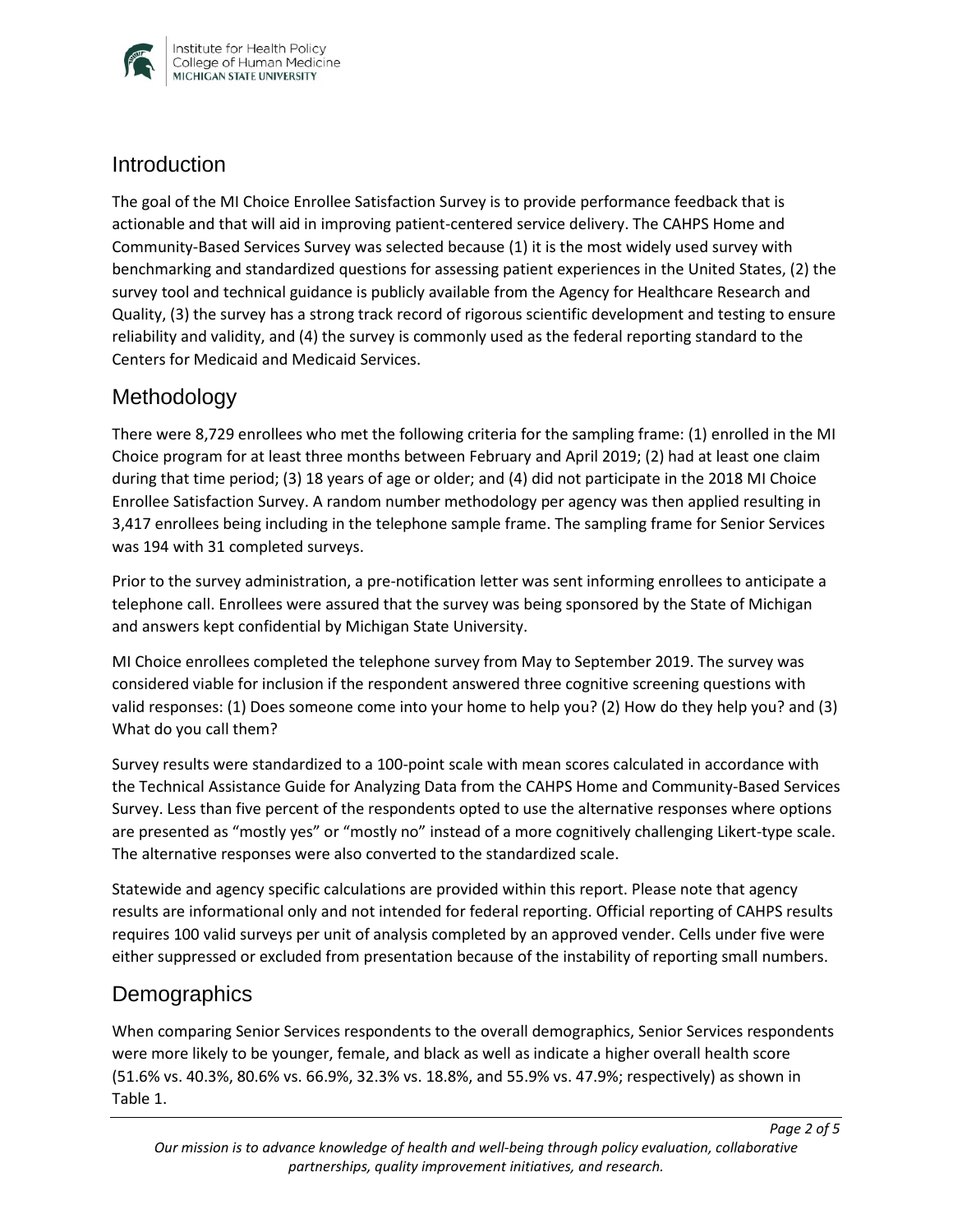

| DEINUSIAPHILUS         |                      |              |     |                        |    |  |  |  |
|------------------------|----------------------|--------------|-----|------------------------|----|--|--|--|
|                        | <b>Response</b>      | <b>State</b> |     | <b>Senior Services</b> |    |  |  |  |
| <b>Demographics</b>    |                      | %            | #   | %                      | #  |  |  |  |
| Age                    | 18-64 years old      | 40.3         | 242 | 51.6                   | 16 |  |  |  |
|                        | 65+ years old        | 59.7         | 359 | 48.4                   | 15 |  |  |  |
| Gender                 | Female               | 66.9         | 402 | 80.6                   | 25 |  |  |  |
|                        | Male                 | 33.1         | 199 | 19.4                   | 6  |  |  |  |
| <b>Education Level</b> | High School or Less  | 56.6         | 328 | 58.1                   | 18 |  |  |  |
|                        | Some College or More | 43.4         | 252 | 41.9                   | 13 |  |  |  |
| Race                   | White                | 71.0         | 427 | 58.1                   | 18 |  |  |  |
|                        | <b>Black</b>         | 18.8         | 113 | 32.3                   | 10 |  |  |  |
|                        | Hispanic             | 3.0          | 18  |                        | 0  |  |  |  |
|                        | Other                | 5.2          | 31  | s                      | 3  |  |  |  |
|                        | Unknown              | 2.0          | 12  |                        | 0  |  |  |  |
| <b>Mental Health</b>   | Scale from 1-100     | 59.5         | 595 | 61.3                   | 31 |  |  |  |
| <b>Overall Health</b>  | Scale from 1-100     | 47.9         | 587 | 55.9                   | 29 |  |  |  |

# **Table 1 Demographics**

*'s' indicated suppressed due to cell size less than 5.* 

# **Results**

The CAHPS survey asks 46 questions which can be grouped into 11 domains of objective and actionable information for quality improvement. These domains address issues such as unmet need, physical safety, helpfulness of the case manager, the quality of the patient-caregiver relationship, and the respondent's feelings of self-determination. CAHPS domain results are presented in Table 2.

Senior Services scored within five-percentage points of the statewide result across all CAHPS domains.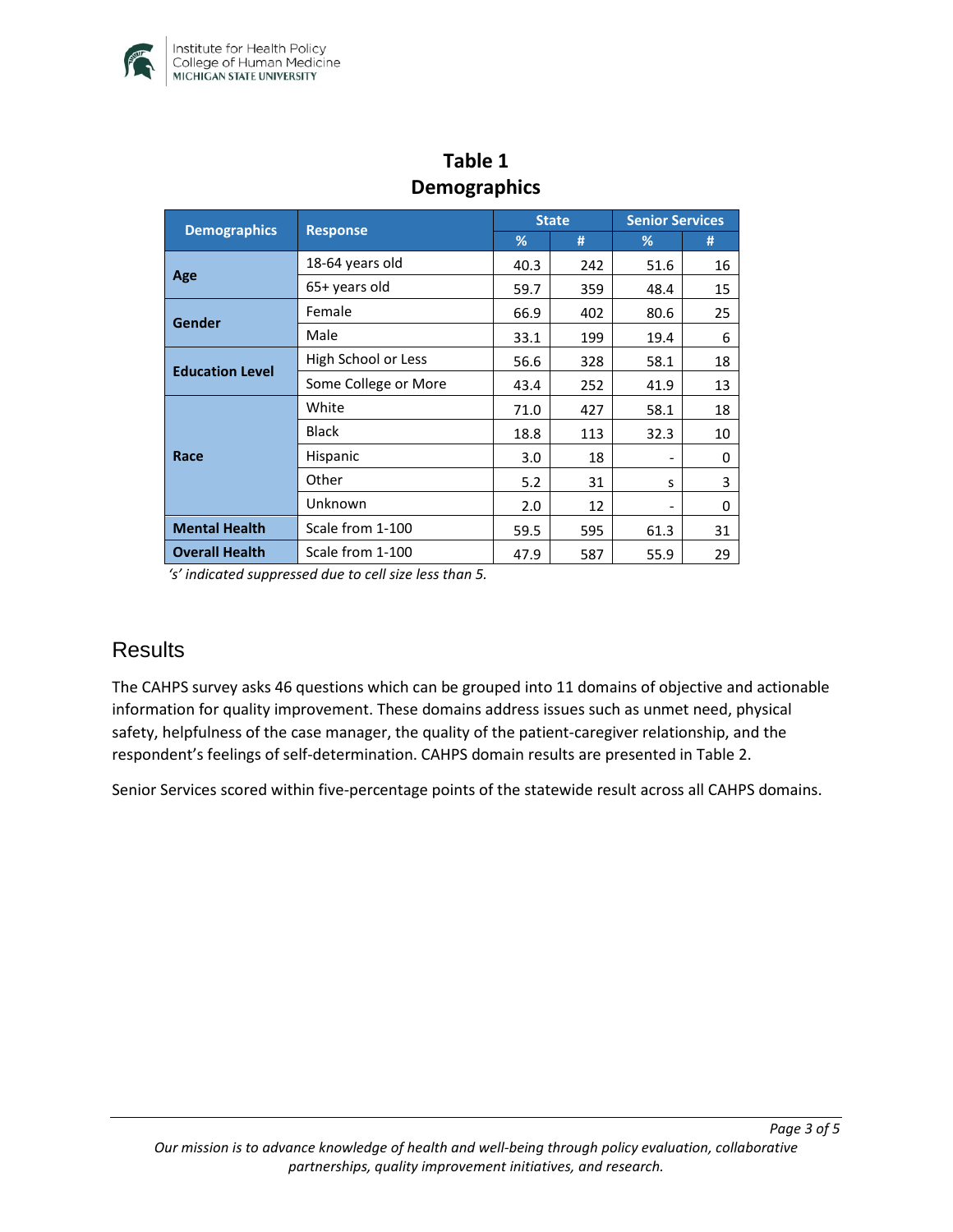

| Category                                                            | <b>Question</b>                                                                    |      | <b>Senior</b><br><b>Services</b><br><b>Percent</b><br>$n=31$ |
|---------------------------------------------------------------------|------------------------------------------------------------------------------------|------|--------------------------------------------------------------|
| <b>Global Ratings</b><br><b>Measures</b>                            | <b>Category Score</b>                                                              |      | 93.0                                                         |
|                                                                     | Global Rating of Personal Assistance and Behavioral Health Staff                   |      | 88.9                                                         |
|                                                                     | Global Rating of Case Manager                                                      |      | 90.0                                                         |
| <b>Recommendation</b><br><b>Measures</b>                            | <b>Category Score</b>                                                              | 93.3 | 94.6                                                         |
|                                                                     | Recommendation of Personal Assistance and Behavioral Health Staff                  | 94.3 | 91.2                                                         |
|                                                                     | Recommendation of Case Manager                                                     | 92.9 | 92.6                                                         |
| <b>Staff are reliable</b><br>and helpful                            | <b>Category Score</b>                                                              | 92.4 | 93.3                                                         |
|                                                                     | Staff come to work on time                                                         | 93.3 | 87.5                                                         |
|                                                                     | Staff work as long as they are supposed to                                         | 95.4 | 93.1                                                         |
|                                                                     | Someone tells you if staff cannot come                                             | 85.8 | 85.9                                                         |
|                                                                     | Staff make sure you have enough privacy for dressed, shower,<br>bathing            | 93.3 | 93.3                                                         |
| <b>Staff listen and</b><br>communicate<br>well                      | <b>Category Score</b>                                                              | 94.9 | 96.5                                                         |
|                                                                     | Staff treat you with courtesy and respect                                          | 97.0 | 94.4                                                         |
|                                                                     | Staff explanations are easy to understand                                          | 92.9 | 92.6                                                         |
|                                                                     | Staff treat you the way you want them to                                           | 95.3 | 91.7                                                         |
|                                                                     | Staff explain things in a way that is easy to understand                           | 94.8 | 91.2                                                         |
|                                                                     | Staff know what kind of help you need with everyday activities                     | 96.6 | 91.7                                                         |
| <b>Case Manager is</b><br><b>Helpful</b>                            | <b>Category Score</b>                                                              | 94.5 | 95.7                                                         |
|                                                                     | Able to contact this case manager when needed                                      | 97.8 | 94.6                                                         |
|                                                                     | Case manager helped when asked for help with getting or fixing<br>equipment        |      | 100                                                          |
|                                                                     | Case manager helped when asked for help with getting other changes<br>to services  | 91.4 | 92.5                                                         |
| <b>Choosing the</b><br><b>Services that</b><br><b>Matter to You</b> | <b>Category Score</b>                                                              | 90.9 | 88.6                                                         |
|                                                                     | Person-centered service plan included all of the things that are<br>important      | 86.5 | 85.5                                                         |
|                                                                     | Staff knows what's on the service plan, including the things that are<br>important | 95.4 | 91.7                                                         |

# **Table 2 2019 MI Choice Enrollee Satisfaction Survey**